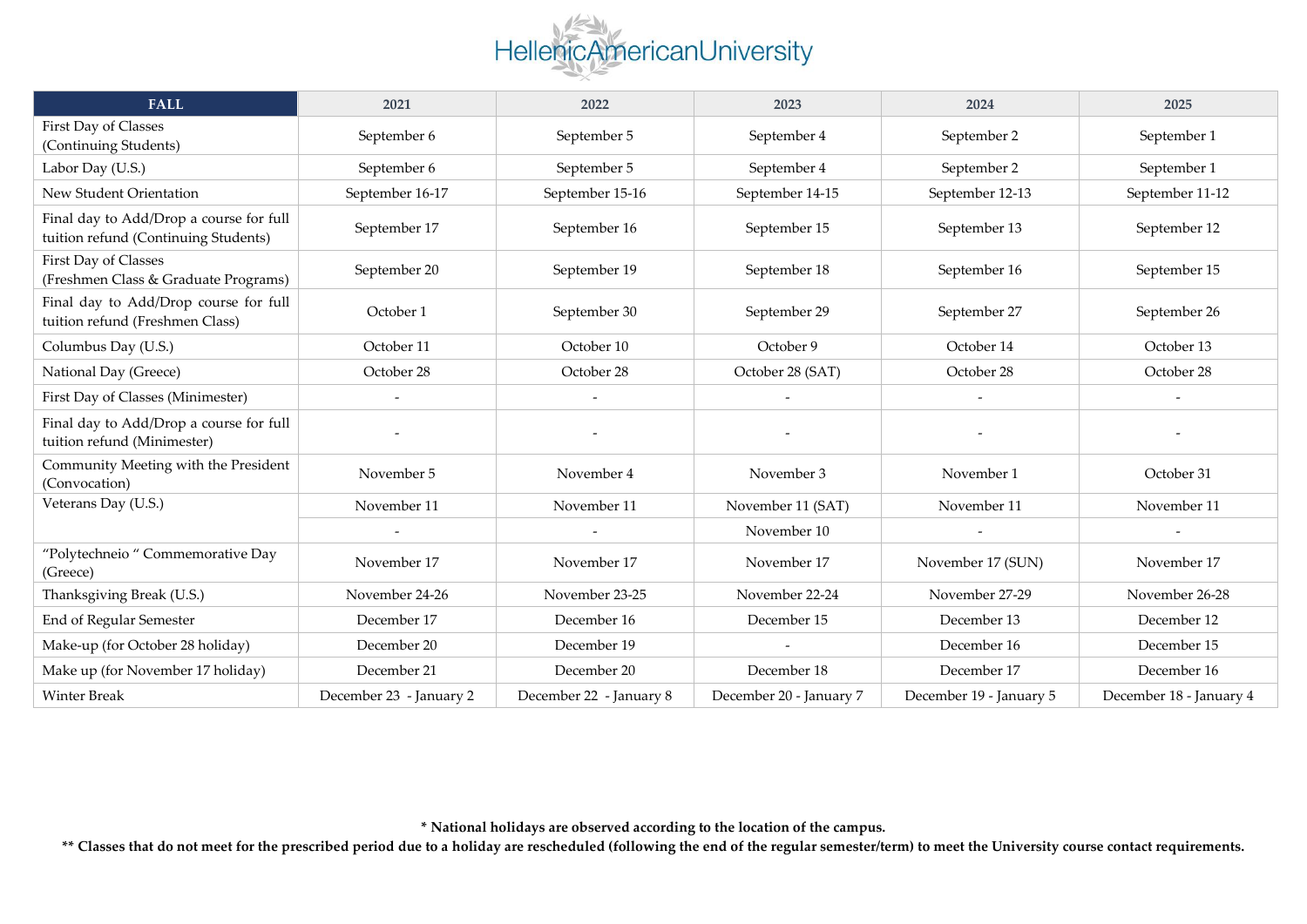

| <b>WINTERIM</b>                                           | 2022                                            | 2023                                            | 2024                                            | 2025                                            | 2026                                            |
|-----------------------------------------------------------|-------------------------------------------------|-------------------------------------------------|-------------------------------------------------|-------------------------------------------------|-------------------------------------------------|
| First Day of Classes                                      | January 3                                       | January 9                                       | January 8                                       | January 6                                       | January 5                                       |
| Final day to Add/Drop a course for full<br>tuition refund | By the end of the second<br>session of the term | By the end of the second<br>session of the term | By the end of the second<br>session of the term | By the end of the second<br>session of the term | By the end of the second<br>session of the term |
| Epiphany (Greece)                                         | January 6                                       | January 6                                       | January 6                                       | January 6                                       | January 6                                       |
| Martin Luther King, Jr.'s Day (U.S.)                      | January 17                                      | January 16                                      | January 15                                      | January 20                                      | January 19                                      |
| End of Regular Term                                       | January 21                                      | January 27                                      | January 26                                      | January 24                                      | January 23                                      |
| Feast of Three Hierarchs (Greece)                         | January 30 (SUN)                                | January 30                                      | January 30                                      | January 30                                      | January 30                                      |
| Make-up Epiphany holiday                                  | January 24                                      |                                                 |                                                 | January 27                                      | January 26                                      |
| <b>SPRING</b>                                             | 2022                                            | 2023                                            | 2024                                            | 2025                                            | 2026                                            |
| New Student Orientation                                   | January 27-28                                   | February 2-3                                    | February 1-2                                    | January 30-31                                   | January 29-30                                   |
| First Day of Classes                                      | January 31                                      | February 6                                      | February 5                                      | February 3                                      | February 2                                      |
| Final day to Add/Drop a course for full<br>tuition refund | February 11                                     | February 17                                     | February 16                                     | February 14                                     | February 13                                     |
| Presidents' Day (U.S.)                                    | February 21                                     | February 20                                     | February 19                                     | February 17                                     | February 16                                     |
| Ash Monday (Greece)                                       | March 7                                         | February 27                                     | March 18                                        | March 3                                         | February 23                                     |
| Independence Day (Greece)                                 | March 25                                        | March 25 (SAT)                                  | March 25                                        | March 25                                        | March 25                                        |
| Spring Break                                              | April 18-26                                     | April 10-18                                     | April 29 - May 7                                | April 14-22                                     | April 6-14                                      |
| Labor Day (Greece)                                        | May 1 (SUN)                                     | May 1                                           | May 1                                           | May 1                                           | May 1                                           |
| End of Regular Semester                                   | May 20                                          | May 26                                          | May 24                                          | May 23                                          | May 22                                          |
| Make up (for Ash Monday holiday)                          | May 23                                          | May 29                                          | May 27                                          | May 26                                          | May 25                                          |
| Make up (for Easter Monday holiday)                       | May 24                                          | May 30                                          | May 28                                          | May 27                                          | May 26                                          |
| Make up (for Easter Tuesday holiday)                      | May 25                                          | May 31                                          | May 29                                          | May 28                                          | May 27                                          |
| Make up (for March 25 holiday)                            | May 26                                          |                                                 | May 30                                          | May 29                                          | May 28                                          |
| Make up (for May 1 holiday)                               | May 27                                          | June 1                                          |                                                 | May 30                                          | May 29                                          |
| Feast of the Holy Spirit (Greece)                         |                                                 |                                                 |                                                 |                                                 |                                                 |
| Memorial Day (U.S.)                                       | May 30                                          | May 29                                          | May 27                                          | May 26                                          | May 25                                          |
| Commencement                                              | To be Announced                                 | To be Announced                                 | To be Announced                                 | To be Announced                                 | To be Announced                                 |

**\* National holidays are observed according to the location of the campus.**

**\*\* Classes that do not meet for the prescribed period due to a holiday are rescheduled (following the end of the regular semester/term) to meet the University course contact requirements.**